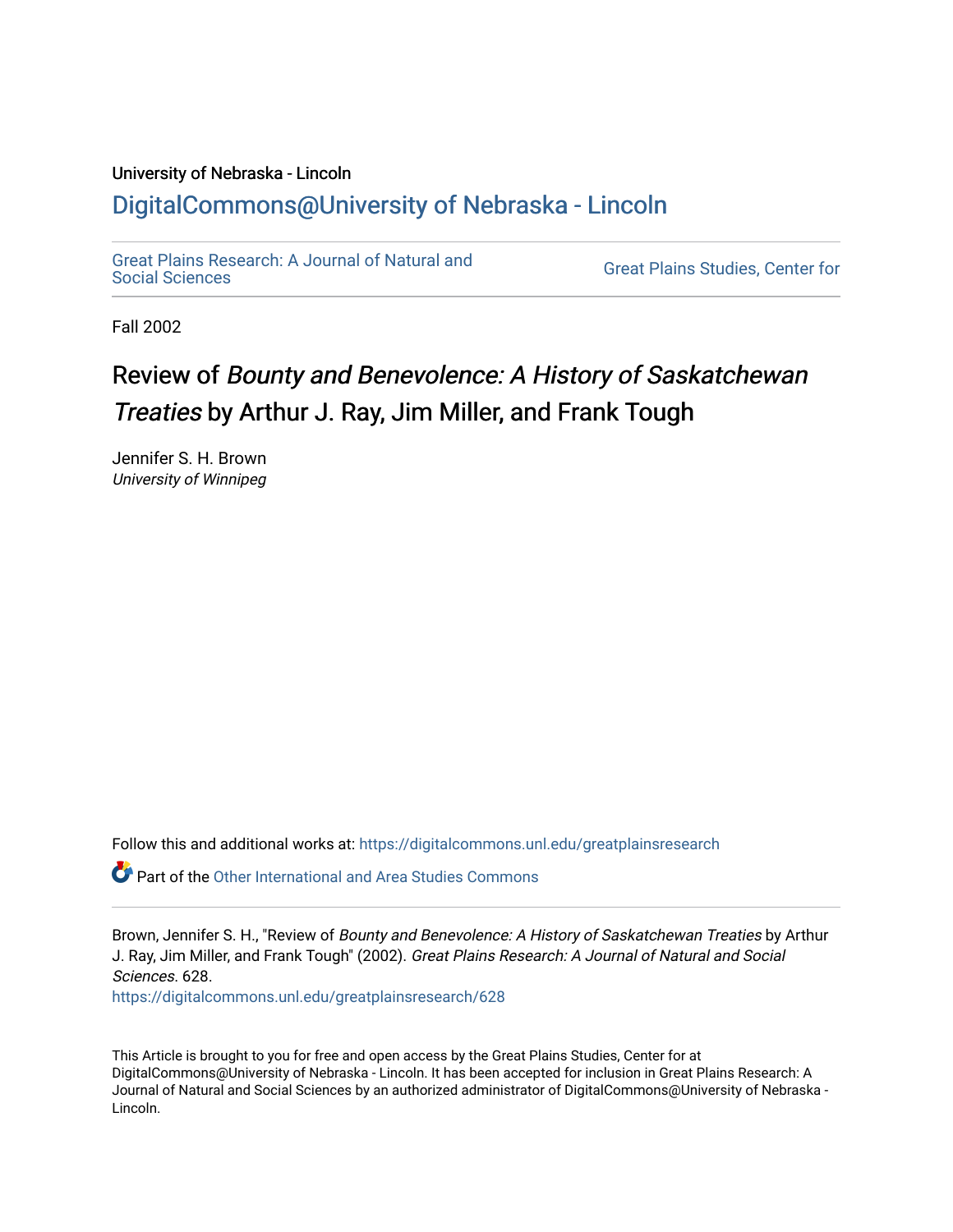## **BOOK REVIEWS**

**Bounty and Benevolence: A History of Saskatchewan Treaties.** Arthur J. Ray, Jim Miller, and Frank Tough. Montreal & Kingston: McGill-Queen's University Press, 2000. 299 pp. Illustrations, appendix, notes, index. \$75.00 cloth, \$27.95 paper.

This is a solid and useful contribution to the growing literature on the so-called "numbered treaties" with Native Peoples in the Canadian West. Its focus is on the five treaties negotiated with the First Nations whose homelands included parts of the present province of Saskatchewan: Treaties 4, 5, 6, 8, and 10, signed during the period from 1874 into the early twentieth century. Initially advertised with the subtitle *A Documentary History of Saskatchewan Treaties,* the volume indeed emphasizes evidence from and interpretations of written documents, some quoted at length. The authors note that the original intent was "to embody both oral and documentary evidence in a single account," but as time (and space?) prohibited this, Harold Cardinal and Walter Hildebrandt took on presenting the oral history as a separate project *(Treaty Elders of Saskatchewan* , 2000). These practical constraints are understandable but regrettable, since readers would have benefitted greatly from being able to view and compare the written (Euro-Canadian) and oral (First Nations) evidence juxtaposed in one work. The analytical challenges would also have been greater, and the analysis perhaps deepened, had the authors been obliged to unify these source materials in a single connected text.

The authors combine their skills and diverse areas of expertise in a highly productive way. A. J. Ray draws upon his broad knowledge of the Hudson's Bay Company fur trade to show how its customs and ceremonies (gift exchanges, the use of the pipe, the symbolism of coats and medals) influenced Native perceptions of and expectations about the treaties and their meanings. Miller and Tough contribute their perspectives on Native/ Canadian interactions and socio-economic relations during and following the Treaty period, using the documents to present both the Native concerns (notably about subsistence and hunting rights) reflected in them and the evolving and hardening policies of the Canadian government, particularly after the Indian Act of 1876.

One could wish for greater attention to the personages, both Native and Canadian, involved in these treaties—the backgrounds of the interpreters, for example, and the sometimes complex identities and affiliations of the Indian chiefs. The issue of language barriers is brietly noted in various places, but a deeper exploration of key terms and how they were translated